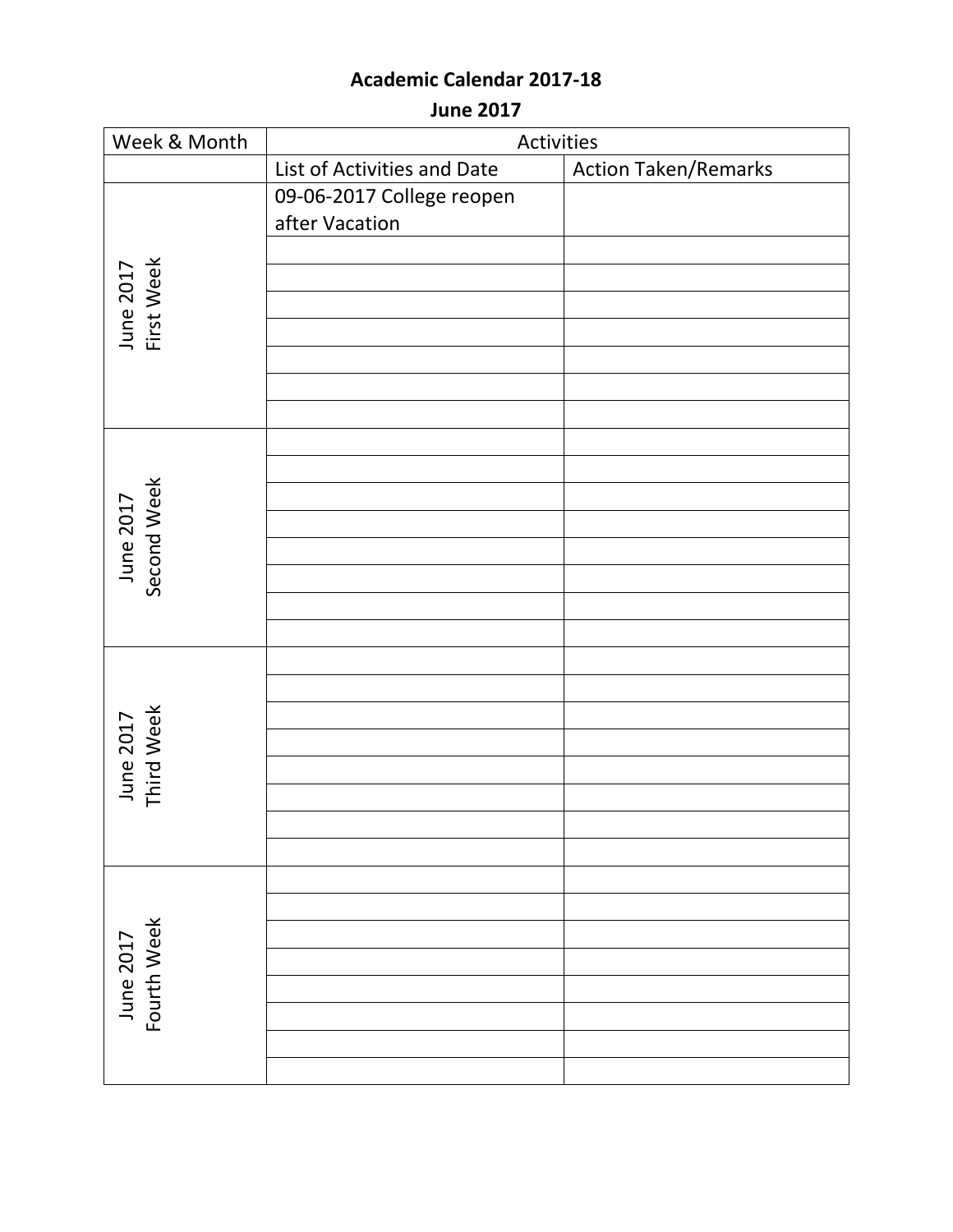**July 2017**

| Week & Month             | Activities                                                             |                             |
|--------------------------|------------------------------------------------------------------------|-----------------------------|
|                          | List of Activities and Date                                            | <b>Action Taken/Remarks</b> |
| July 2017<br>First Week  |                                                                        |                             |
| July 2017<br>Second Week |                                                                        |                             |
| July 2017<br>Third Week  | NAAC Work, Admission Work                                              |                             |
| July 2017<br>Fourth Week | 27-07-2017 Preparing towards<br>Competitive Exams by T.N<br>Vijayendra |                             |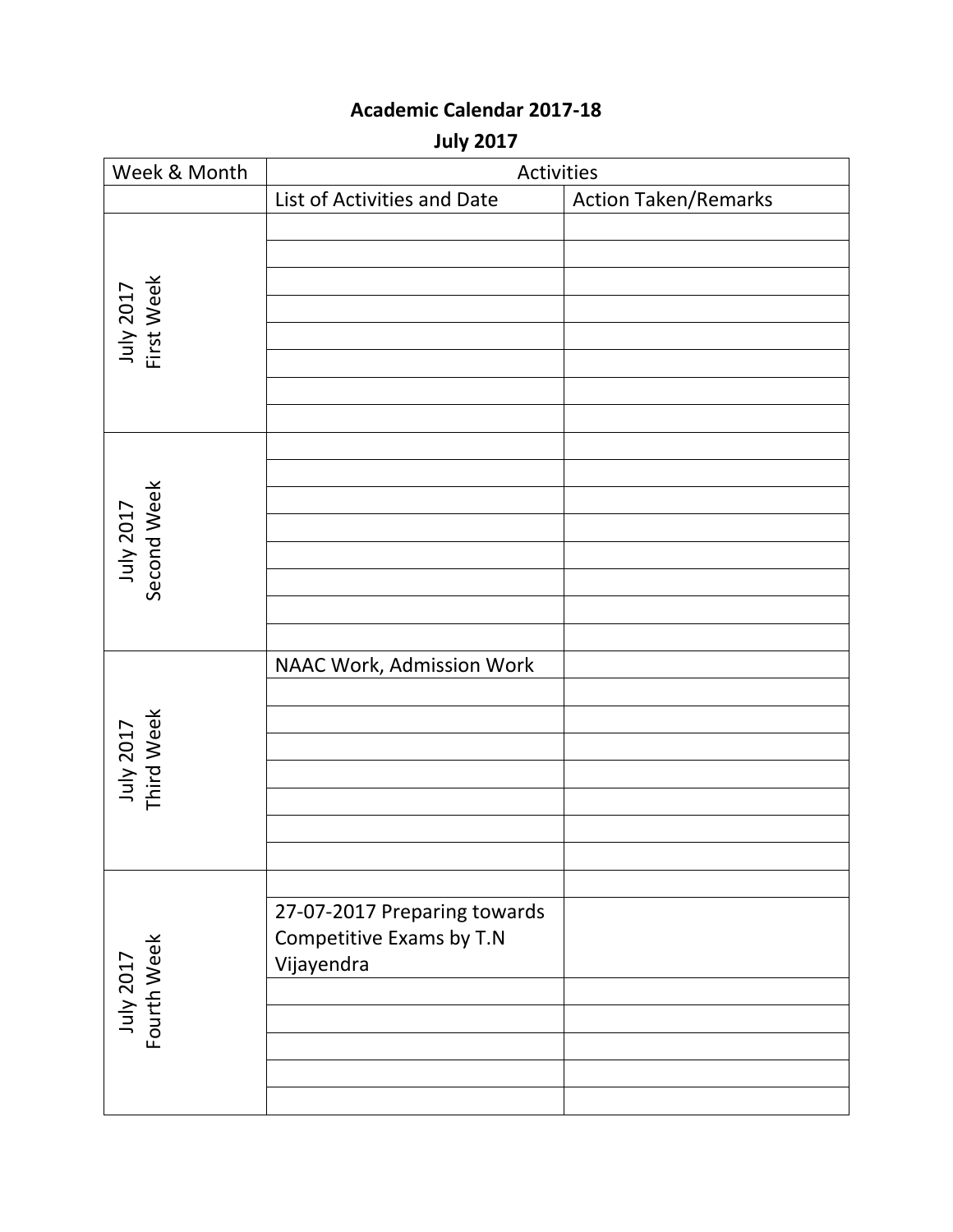## **August 2017**

| Week & Month               | Activities                                                                     |                             |
|----------------------------|--------------------------------------------------------------------------------|-----------------------------|
|                            | List of Activities and Date                                                    | <b>Action Taken/Remarks</b> |
|                            | NAAC Work, Admission Work                                                      |                             |
| August 2017<br>First Week  |                                                                                |                             |
|                            |                                                                                |                             |
|                            |                                                                                |                             |
|                            |                                                                                |                             |
|                            | 09-08-2017 Laying foundation<br>stone for the extension of<br>college building |                             |
| August 2017<br>Second Week | 09-08-2017 International<br>Tribal's Day                                       |                             |
|                            |                                                                                |                             |
|                            |                                                                                |                             |
|                            |                                                                                |                             |
|                            |                                                                                |                             |
|                            |                                                                                |                             |
|                            | 15 <sup>th</sup> August- Independence Day<br>15-08-2017 Vanamahotsava          |                             |
|                            |                                                                                |                             |
| ust 2017<br>d Week         |                                                                                |                             |
|                            |                                                                                |                             |
| Augu<br>Thir               |                                                                                |                             |
|                            |                                                                                |                             |
| August 2017                |                                                                                |                             |
| <b>Fourth Week</b>         | 22-08-2017 Sadbhavana Dina                                                     |                             |
|                            | 23-08-2017 Talent's Search                                                     |                             |
|                            | 25-08-2017 Orientation                                                         |                             |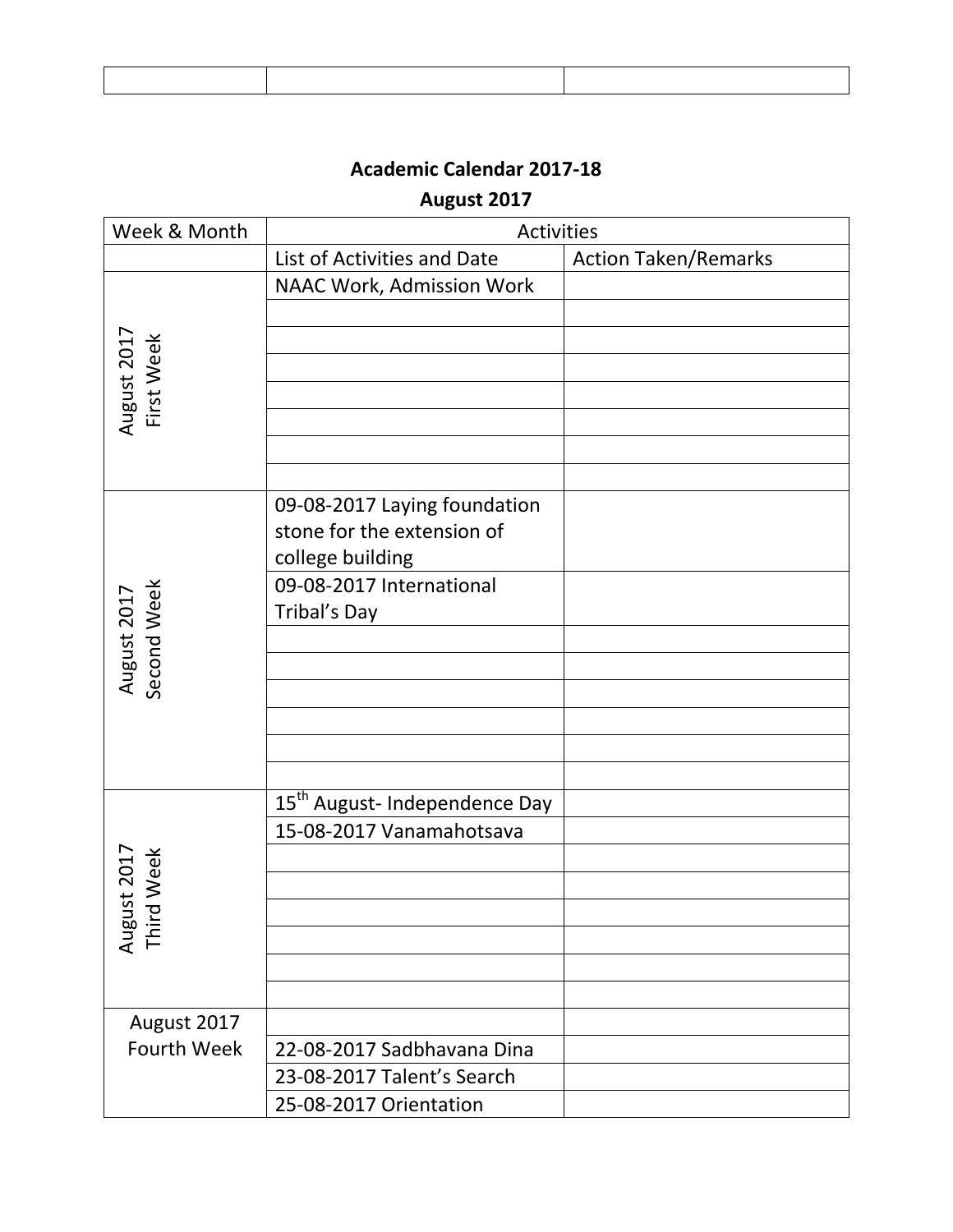| Programme                                |  |
|------------------------------------------|--|
|                                          |  |
|                                          |  |
|                                          |  |
|                                          |  |
| 29 <sup>th</sup> August- National Sports |  |
| Day                                      |  |

# **Academic Calendar 2017-18 September 2017**

| Week & Month                  | Activities                  |                             |
|-------------------------------|-----------------------------|-----------------------------|
|                               | List of Activities and Date | <b>Action Taken/Remarks</b> |
|                               | 05-09-2017 to 11-09-2017    |                             |
|                               | <b>Internal Assessment</b>  |                             |
|                               |                             |                             |
| September 2017<br>First Week  |                             |                             |
|                               |                             |                             |
|                               |                             |                             |
|                               |                             |                             |
|                               |                             |                             |
|                               |                             |                             |
|                               |                             |                             |
|                               |                             |                             |
| September 2017<br>Second Week |                             |                             |
|                               |                             |                             |
|                               |                             |                             |
|                               |                             |                             |
|                               |                             |                             |
|                               |                             |                             |
|                               | <b>Teachers Day</b>         |                             |
|                               | Parents Meeting and Alumni  |                             |
| September 2017<br>Third Week  | Meeting                     |                             |
|                               |                             |                             |
|                               |                             |                             |
|                               |                             |                             |
|                               |                             |                             |
|                               |                             |                             |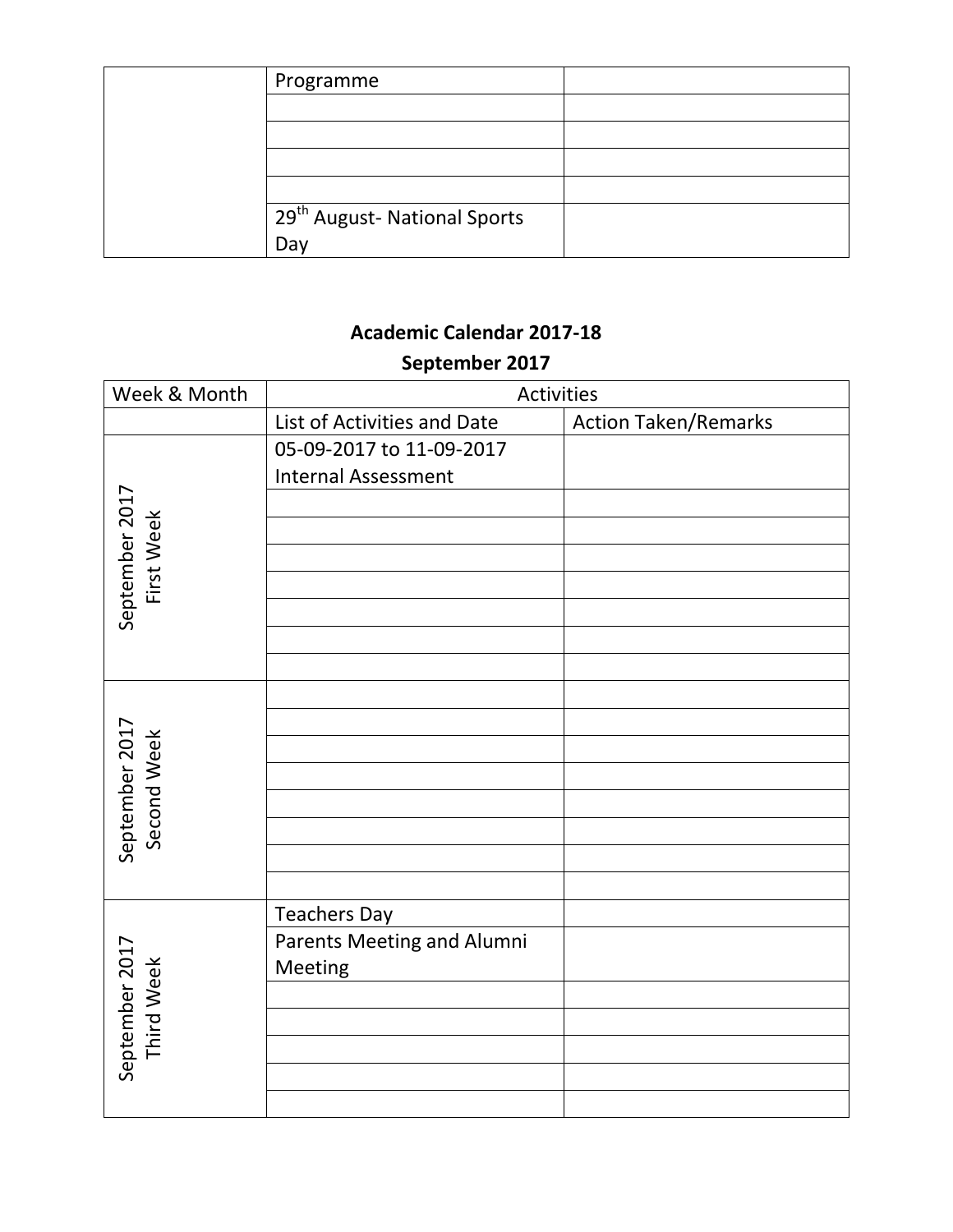|                               | 24 <sup>th</sup> Sept: NSS Day |  |
|-------------------------------|--------------------------------|--|
|                               | Celebration of Bhagat Sing'    |  |
|                               |                                |  |
| September 2017<br>Fourth Week |                                |  |
|                               |                                |  |
|                               |                                |  |
|                               |                                |  |
|                               |                                |  |

## **Academic Calendar 2017-18 October 2017**

| Week & Month                  | <b>Activities</b>                       |                             |
|-------------------------------|-----------------------------------------|-----------------------------|
|                               | List of Activities and Date             | <b>Action Taken/Remarks</b> |
|                               |                                         |                             |
|                               |                                         |                             |
|                               | 2 <sup>nd</sup> October-Gandhi Jayanthi |                             |
|                               | 07-10-2017 Swachch Bharath              |                             |
|                               | Andolona                                |                             |
| October 2017<br>First Week    |                                         |                             |
|                               |                                         |                             |
|                               |                                         |                             |
|                               |                                         |                             |
|                               | 10-10-2017 Food Festival                |                             |
|                               |                                         |                             |
| Second Week<br>October 2017   | 13-10-2017 Psychology World             |                             |
|                               | Mental Health Day                       |                             |
|                               |                                         |                             |
|                               |                                         |                             |
|                               |                                         |                             |
|                               |                                         |                             |
|                               |                                         |                             |
| October<br>2017<br>Third Week |                                         |                             |
|                               |                                         |                             |
|                               |                                         |                             |
|                               | 31-10-2017 Last working day of          |                             |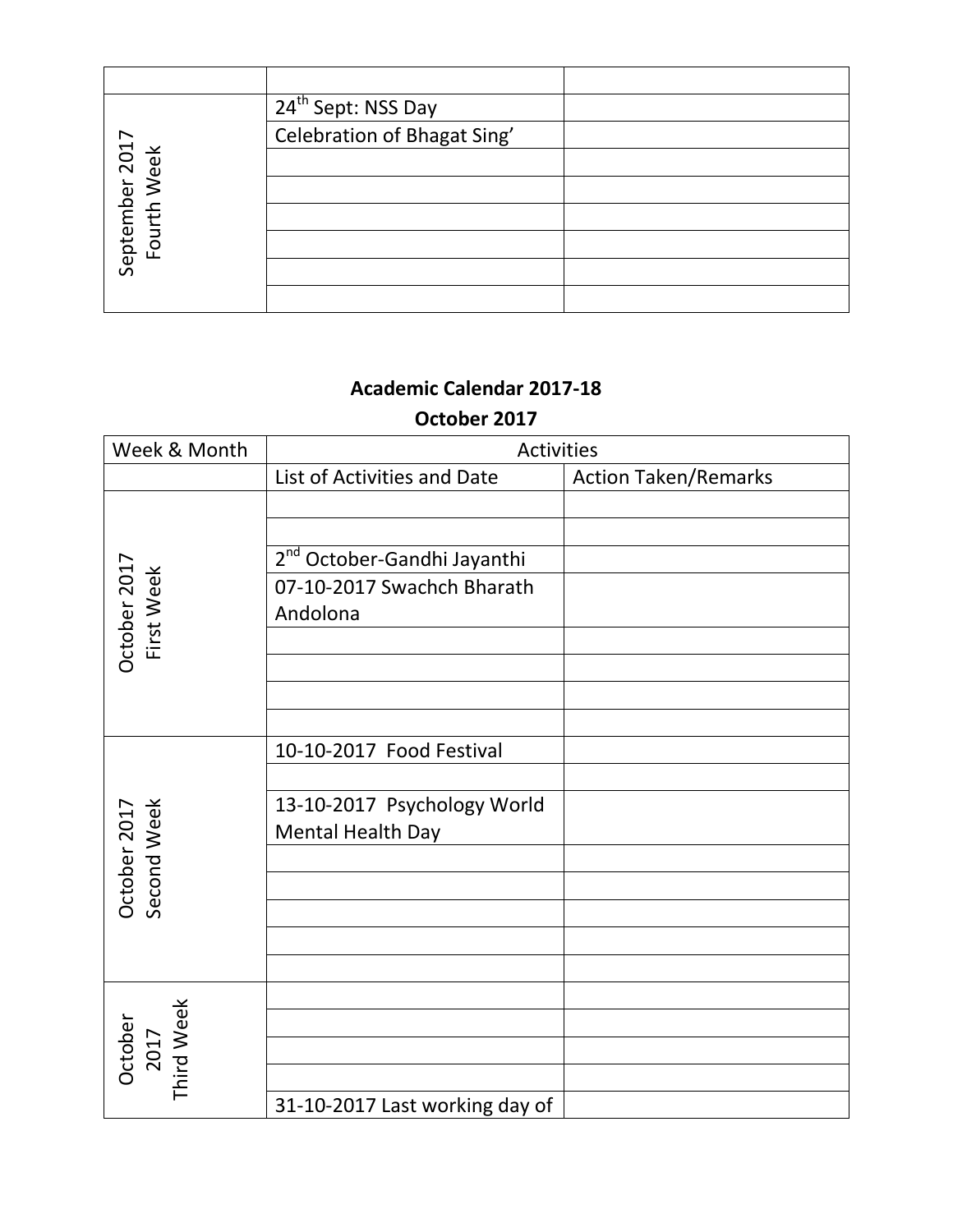|                             | the Semester |  |
|-----------------------------|--------------|--|
|                             |              |  |
|                             |              |  |
|                             |              |  |
|                             |              |  |
|                             |              |  |
| October 2017<br>Fourth Week |              |  |
|                             |              |  |
|                             |              |  |
|                             |              |  |
|                             |              |  |
|                             |              |  |

#### November 2017

| Week & Month                         | Activities                         |                             |
|--------------------------------------|------------------------------------|-----------------------------|
|                                      | List of Activities and Date        | <b>Action Taken/Remarks</b> |
|                                      | Kannada Rajyotsava, 02-11-<br>2016 |                             |
|                                      |                                    |                             |
|                                      | 10-11-2017 to 11-12-2017           |                             |
|                                      | <b>Semester Examination</b>        |                             |
| First Week                           |                                    |                             |
| November 2017                        |                                    |                             |
|                                      |                                    |                             |
|                                      |                                    |                             |
|                                      |                                    |                             |
|                                      |                                    |                             |
|                                      |                                    |                             |
|                                      |                                    |                             |
| November 2017<br>Second Week         |                                    |                             |
|                                      |                                    |                             |
|                                      |                                    |                             |
|                                      |                                    |                             |
|                                      | Nov 14: Children Day               |                             |
|                                      |                                    |                             |
| $\sum_{i=1}^{n}$<br>em<br>ber<br>201 |                                    |                             |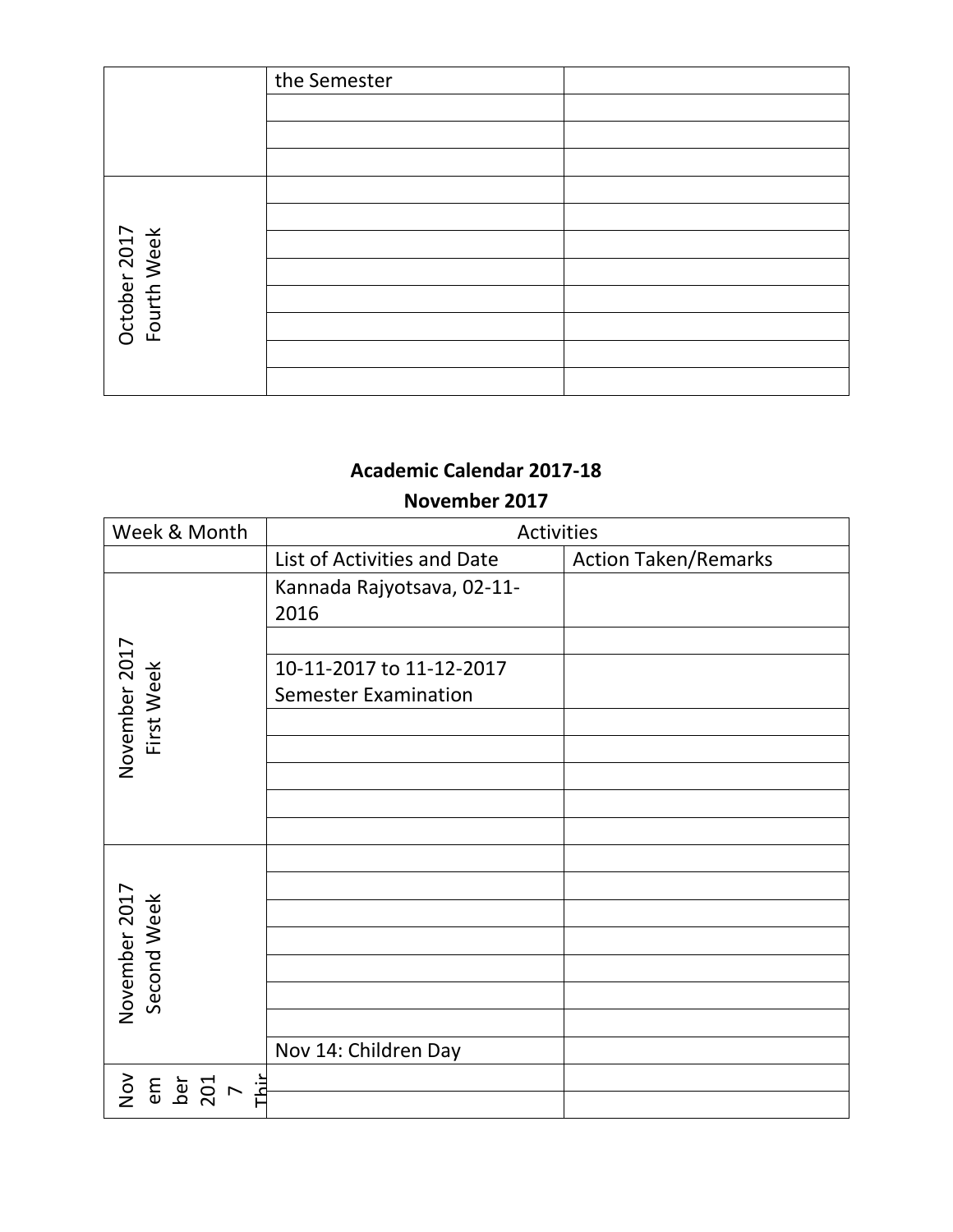| November 2017<br>Fourth Week |  |
|------------------------------|--|
|                              |  |
|                              |  |
|                              |  |
|                              |  |
|                              |  |

#### **December 2017**

| Week & Month                                  | Activities                  |                             |
|-----------------------------------------------|-----------------------------|-----------------------------|
|                                               | List of Activities and Date | <b>Action Taken/Remarks</b> |
|                                               |                             |                             |
|                                               |                             |                             |
|                                               |                             |                             |
|                                               |                             |                             |
| First Week                                    |                             |                             |
| December 2017                                 |                             |                             |
|                                               |                             |                             |
|                                               |                             |                             |
|                                               | 18-12-2017 College reopen   |                             |
|                                               | after Vacation              |                             |
|                                               |                             |                             |
| December 2017<br>Second Week                  |                             |                             |
|                                               |                             |                             |
|                                               |                             |                             |
|                                               |                             |                             |
|                                               |                             |                             |
|                                               |                             |                             |
| ء E<br>$\cup$ $\cup$<br>≏<br>$\mathbf \omega$ |                             |                             |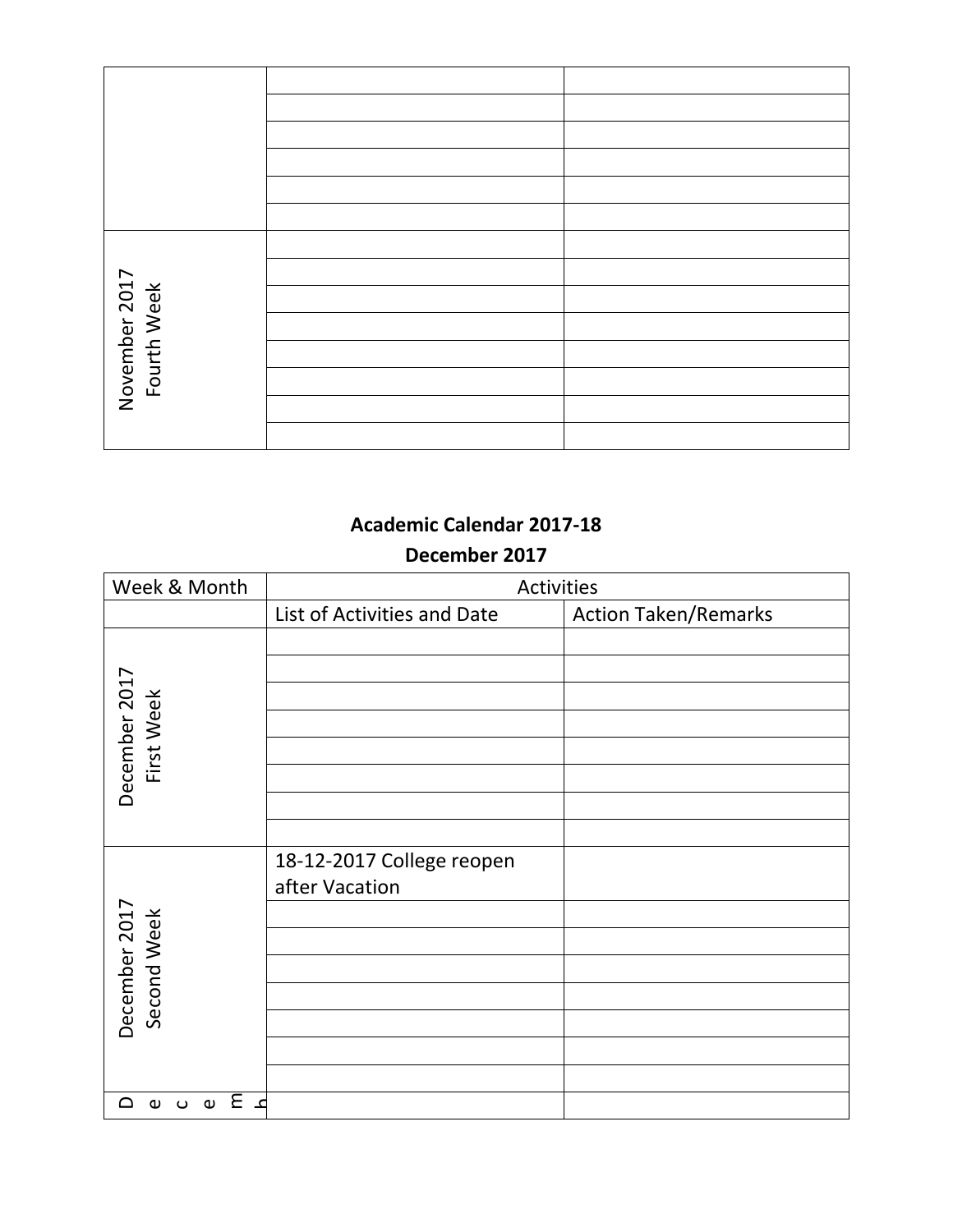|                              | Vishwamanava Dina, 29-12- |  |
|------------------------------|---------------------------|--|
|                              | 2016                      |  |
| December 2017<br>Fourth Week |                           |  |
|                              |                           |  |

## **January 2018**

| Week & Month                | <b>Activities</b>                   |                             |
|-----------------------------|-------------------------------------|-----------------------------|
|                             | List of Activities and Date         | <b>Action Taken/Remarks</b> |
|                             |                                     |                             |
|                             |                                     |                             |
| January 2018<br>First Week  |                                     |                             |
|                             |                                     |                             |
|                             |                                     |                             |
|                             |                                     |                             |
|                             |                                     |                             |
|                             |                                     |                             |
|                             | 11-01-2018 Neighborhood             |                             |
|                             | <b>Youth Parliament Examination</b> |                             |
|                             | 12-01-2018-Youth Day                |                             |
|                             |                                     |                             |
|                             |                                     |                             |
| January 2018<br>Second Week |                                     |                             |
|                             |                                     |                             |
|                             |                                     |                             |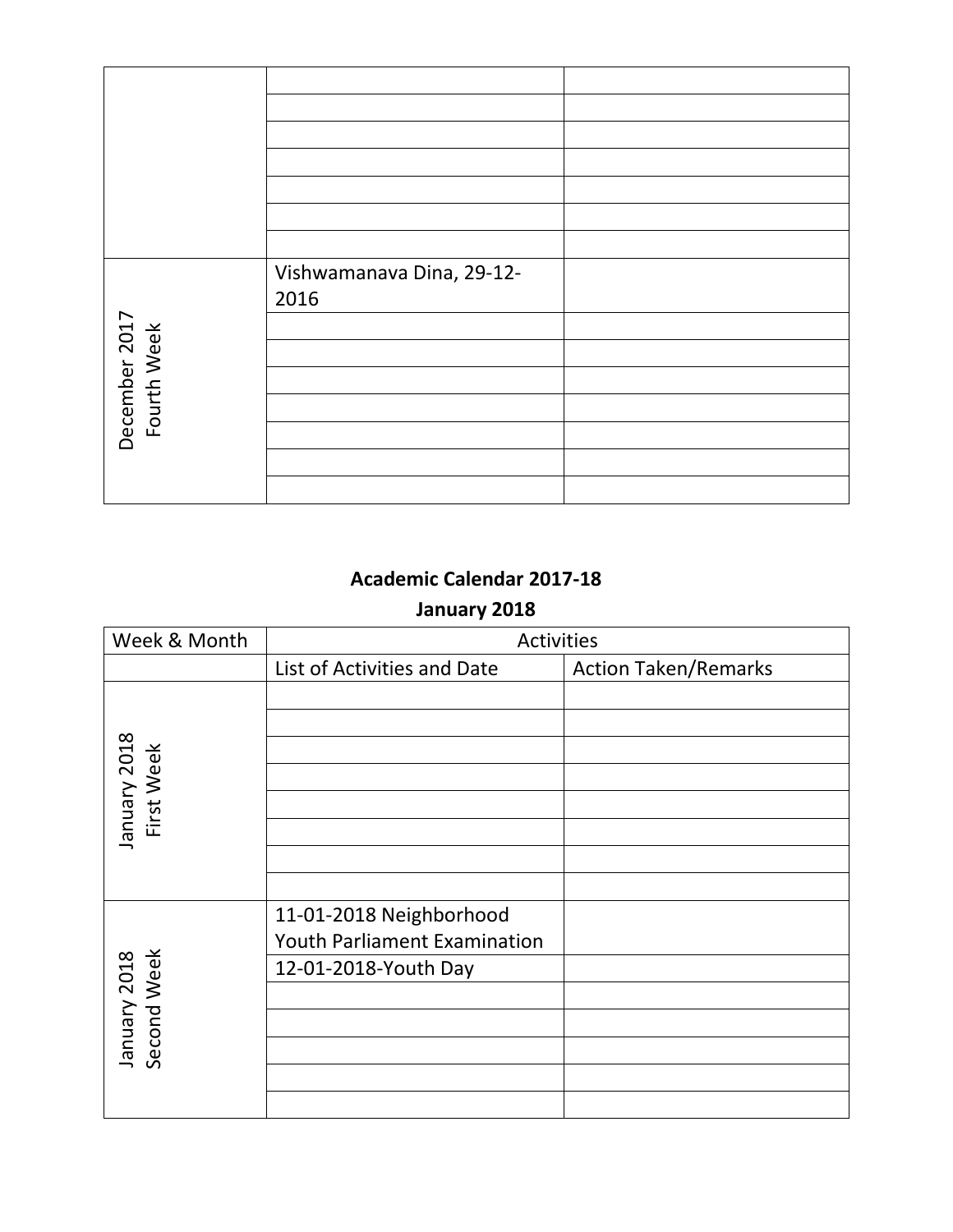| January 2018<br>Third Week  |                                        |  |
|-----------------------------|----------------------------------------|--|
|                             |                                        |  |
|                             |                                        |  |
|                             |                                        |  |
|                             |                                        |  |
|                             |                                        |  |
| January 2018<br>Fourth Week | 26 <sup>th</sup> January- Republic Day |  |
|                             |                                        |  |
|                             |                                        |  |
|                             |                                        |  |
|                             |                                        |  |
|                             |                                        |  |

## **February 2018**

| Week & Month                 | <b>Activities</b>            |                             |
|------------------------------|------------------------------|-----------------------------|
|                              | List of Activities and Date  | <b>Action Taken/Remarks</b> |
|                              | 03-02-2018 Training Students |                             |
|                              | to Face Competitive Exams    |                             |
|                              |                              |                             |
| February 2018<br>First Week  |                              |                             |
|                              |                              |                             |
|                              |                              |                             |
|                              |                              |                             |
|                              |                              |                             |
|                              |                              |                             |
|                              |                              |                             |
| February 2018<br>Second Week |                              |                             |
|                              |                              |                             |
|                              |                              |                             |
|                              |                              |                             |
|                              |                              |                             |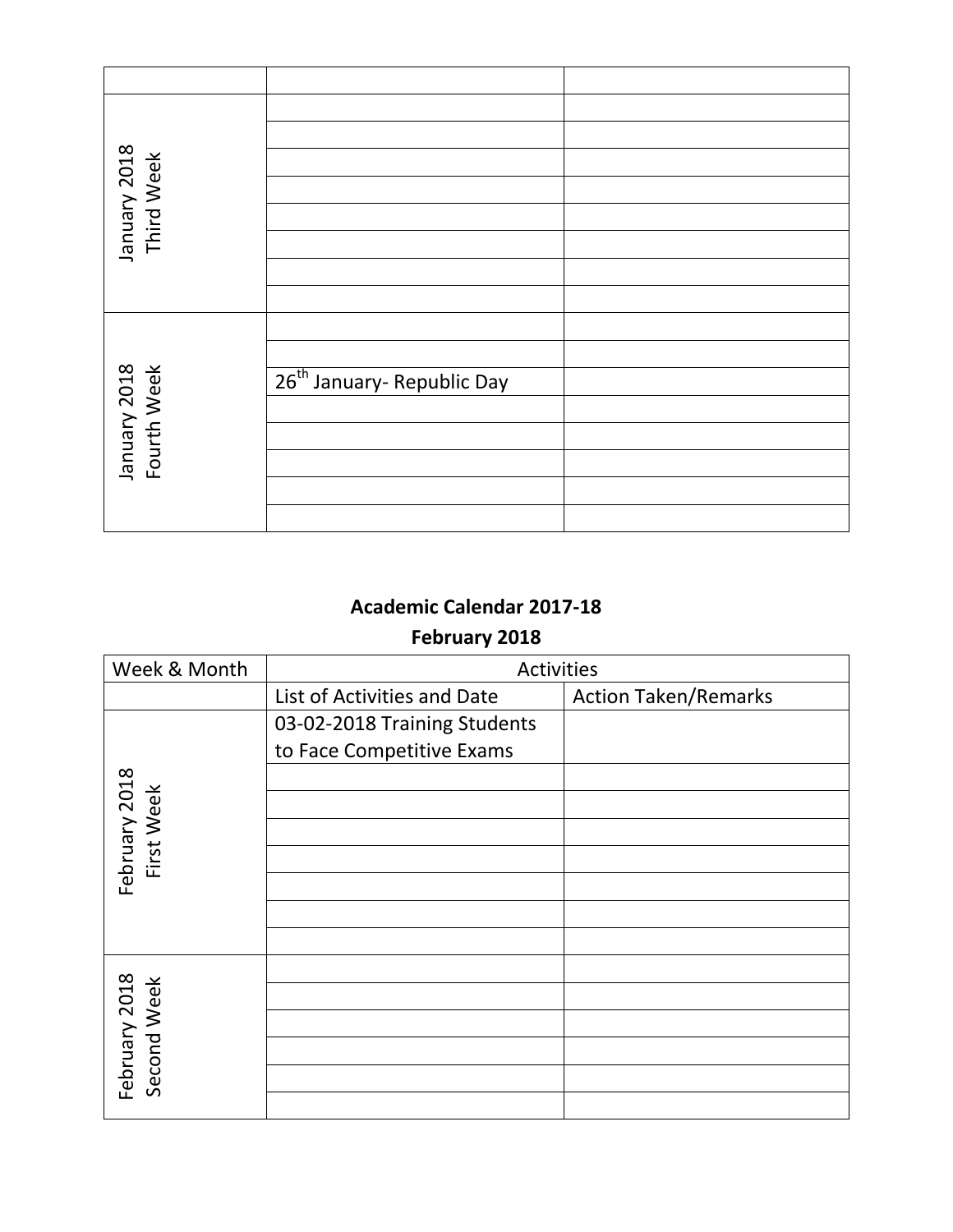| February 2018<br>Third Week  |                          |  |
|------------------------------|--------------------------|--|
|                              |                          |  |
|                              |                          |  |
|                              |                          |  |
|                              |                          |  |
|                              | 23-02-2018 HIV Awareness |  |
|                              | Programme                |  |
|                              |                          |  |
| February 2018<br>Fourth Week |                          |  |
|                              |                          |  |
|                              |                          |  |
|                              |                          |  |
|                              |                          |  |
|                              |                          |  |
|                              |                          |  |

### **Academic Calendar 2017-18 March 2018**

| Week & Month                        | Activities                            |                             |
|-------------------------------------|---------------------------------------|-----------------------------|
|                                     | List of Activities and Date           | <b>Action Taken/Remarks</b> |
|                                     | 05-03-2018 Street Play<br>'JAVABDARI' |                             |
| March 2018<br>First Week            |                                       |                             |
|                                     |                                       |                             |
|                                     |                                       |                             |
|                                     |                                       |                             |
|                                     |                                       |                             |
| <b>Dad</b><br>Sec<br>$207$<br>$707$ |                                       |                             |
|                                     | 08-03-2018 International              |                             |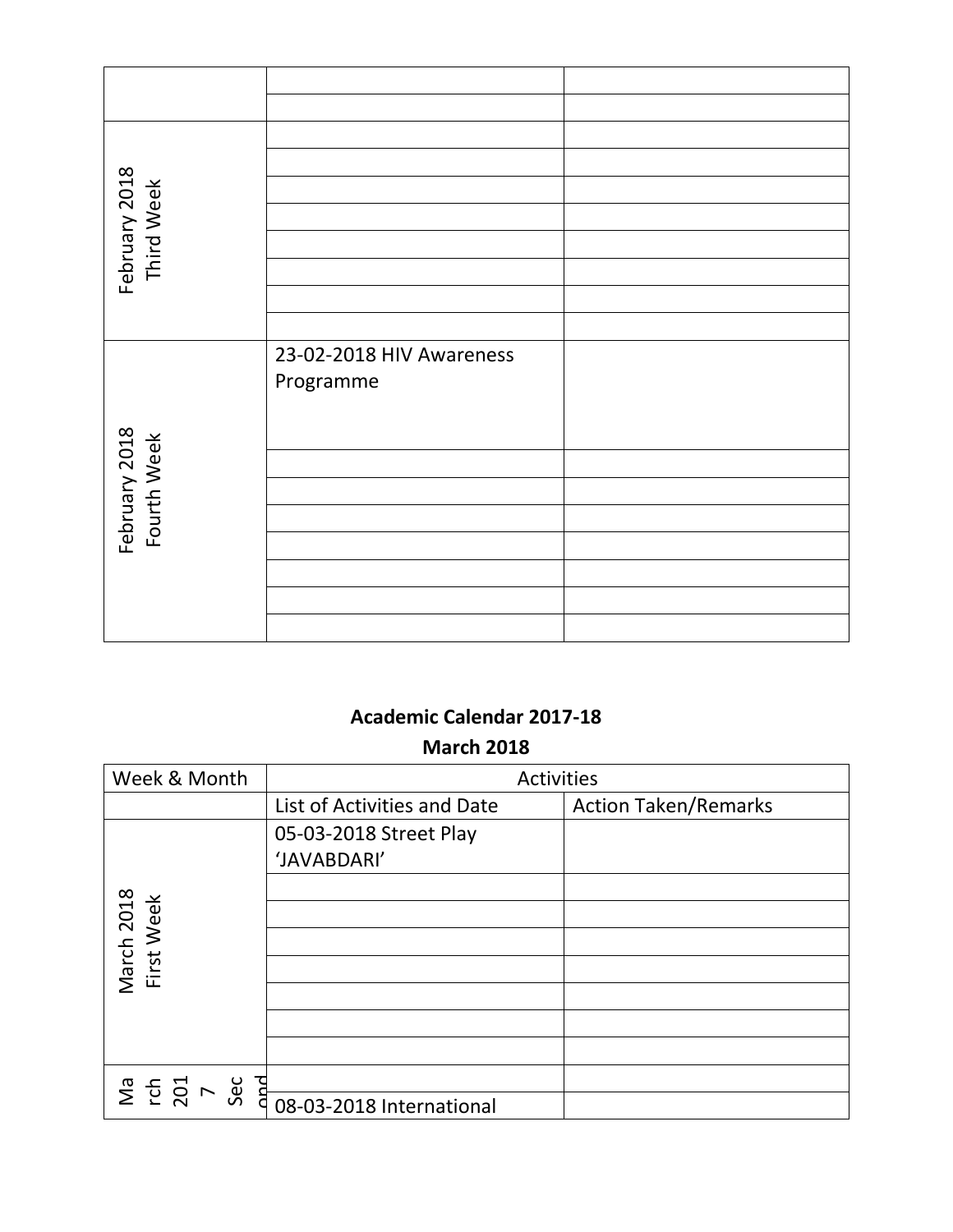|                                 | Women's Day and My Favorite<br>Book Speech Competition                                                           |
|---------------------------------|------------------------------------------------------------------------------------------------------------------|
|                                 |                                                                                                                  |
|                                 |                                                                                                                  |
|                                 |                                                                                                                  |
|                                 | 15-03-2018 Folk Singing<br>Programme                                                                             |
|                                 | 23-03-2018 to 30-03-2018<br>Internal assessment                                                                  |
| March 2018<br>Third Week        |                                                                                                                  |
|                                 |                                                                                                                  |
|                                 |                                                                                                                  |
| rch 2018<br>urth Day<br>eΜ<br>오 | 27-03-2018 Development of<br>non alignment movement its<br>importance and Relevance in<br>the contemporary World |
|                                 |                                                                                                                  |
|                                 |                                                                                                                  |
|                                 |                                                                                                                  |
|                                 |                                                                                                                  |
|                                 |                                                                                                                  |

# **Academic Calendar 2017-18 April 2018**

| Week & Month                                            | Activities                  |                             |
|---------------------------------------------------------|-----------------------------|-----------------------------|
|                                                         | List of Activities and Date | <b>Action Taken/Remarks</b> |
| $\mathcal{L} \Omega - \mathcal{L} \Omega - \mathcal{L}$ |                             |                             |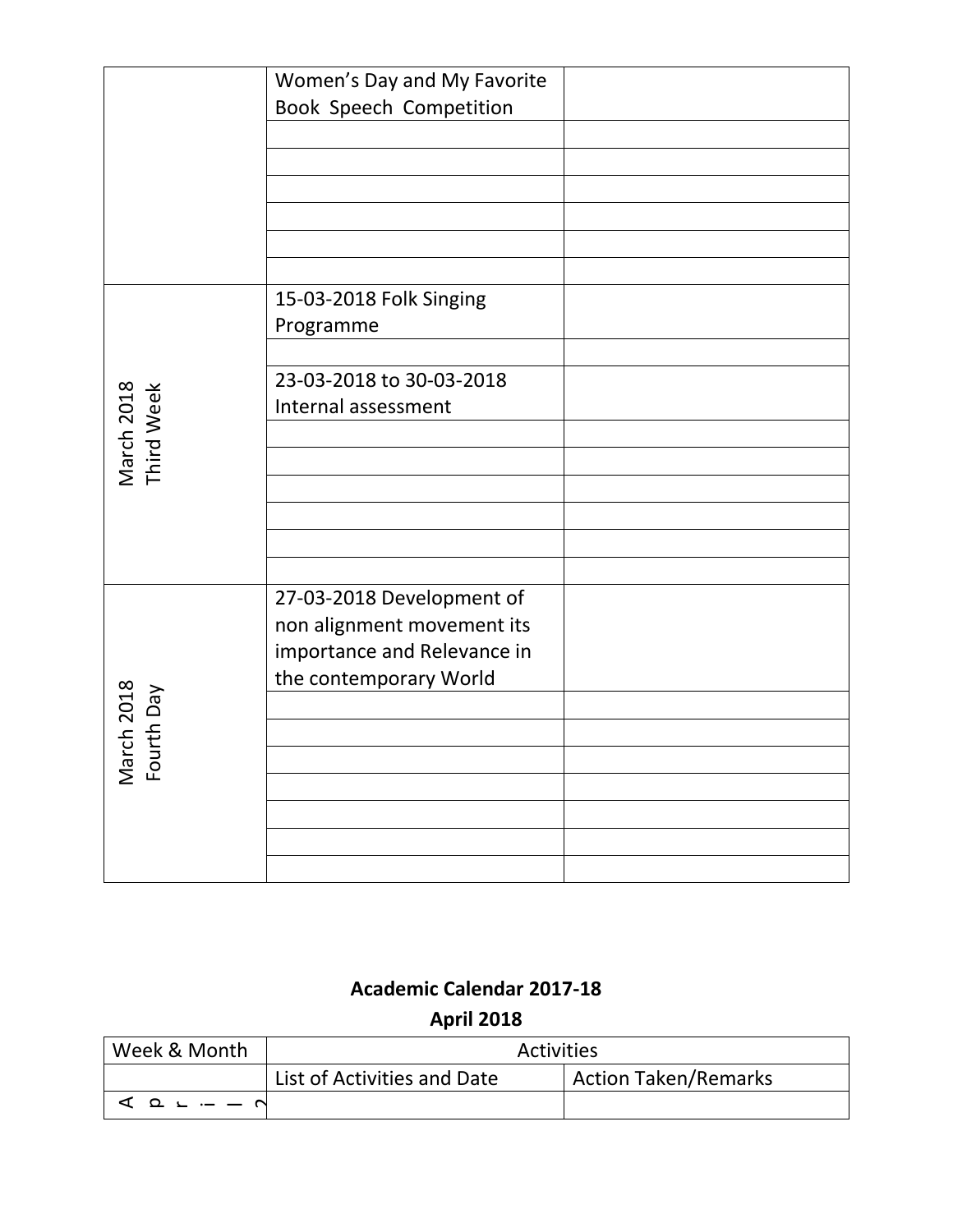|                           | 13-04-2018 Cultural          |  |
|---------------------------|------------------------------|--|
|                           | Competitions                 |  |
|                           | 14-04-2018 Ambedkar Jayanthi |  |
| April 2018<br>Second Week |                              |  |
|                           |                              |  |
|                           | 16-04-2018 College Day       |  |
|                           |                              |  |
|                           | 19-04-2018 Last working Day  |  |
|                           |                              |  |
|                           |                              |  |
|                           |                              |  |
|                           |                              |  |
|                           |                              |  |
| April 2018<br>Third Week  |                              |  |
|                           |                              |  |
|                           |                              |  |
|                           |                              |  |
|                           |                              |  |
|                           | 20-04-2018-29-05-2018        |  |
| April 2018<br>Fourth Day  | <b>Semester Examination</b>  |  |
|                           |                              |  |
|                           |                              |  |
|                           |                              |  |
|                           |                              |  |
|                           |                              |  |
|                           |                              |  |
|                           |                              |  |
|                           |                              |  |

**May 2018**

| Week & Month<br><b>Activities</b> |  |
|-----------------------------------|--|
|-----------------------------------|--|